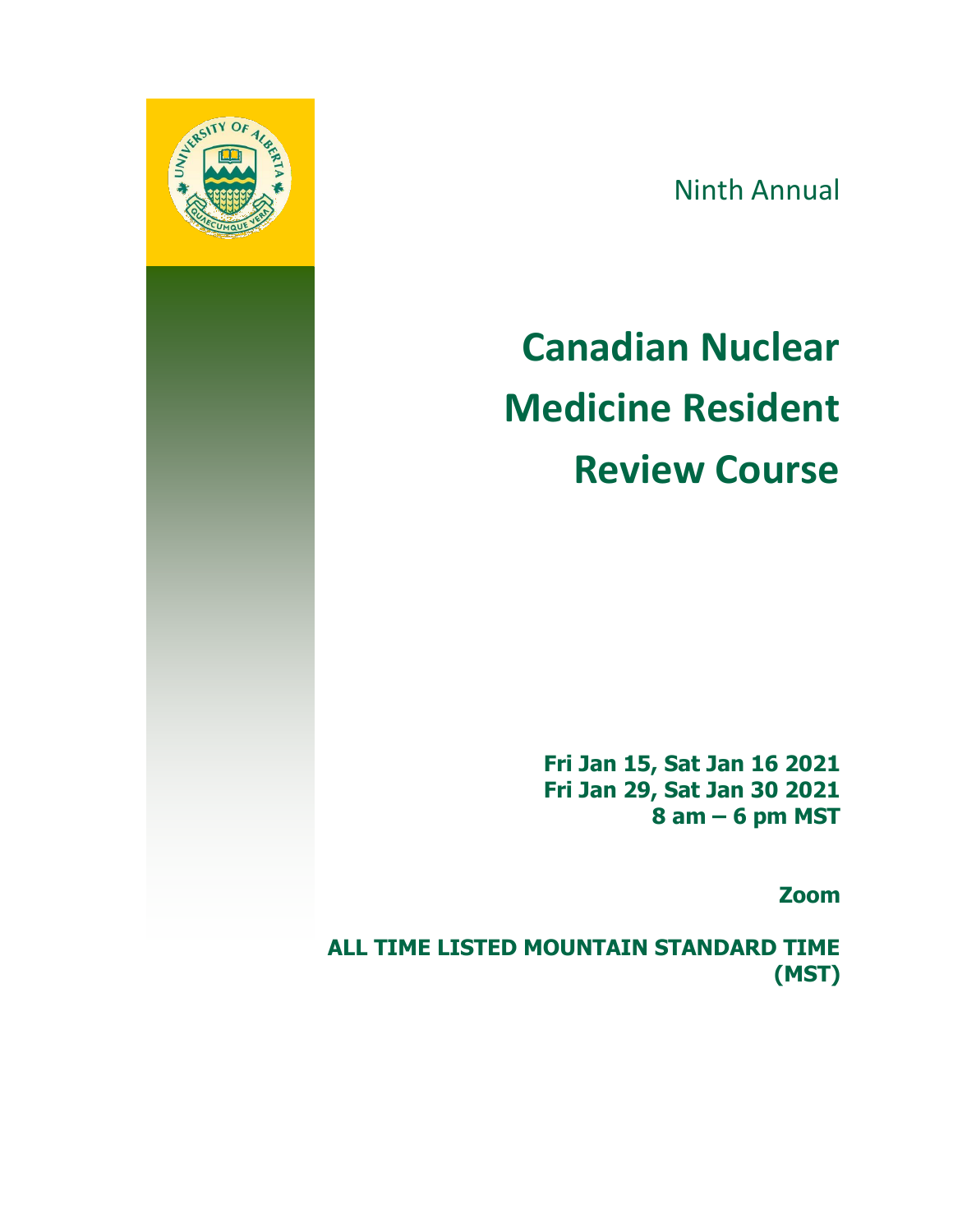#### **Canadian Nuclear Medicine Resident Review Course**

### **Friday, January 15, 2021**

|                                      | 8:00 am - 8:15 am Welcome and Introduction                           | Dr. Jonathan Abele   |
|--------------------------------------|----------------------------------------------------------------------|----------------------|
| 8:15 am - 9:15 am Bone Scintigraphy  |                                                                      | Dr. Ho Jen           |
|                                      | $9:15$ am $-10:15$ am MSK - infection imaging                        | Dr. Ho Jen           |
| 10:15 $am - 10:30$ am Break          |                                                                      |                      |
|                                      | 10:30 am - 12:00 pm NM Physics Part I - Gamma Cameras Dr. Erin Niven |                      |
| 12:00 pm $-$ 12:30 pm Break          |                                                                      |                      |
| 12:30 pm $-$ 1:30 pm VQ scintigraphy |                                                                      | Dr. Malcolm Scott    |
| $1:30 \text{ pm} - 2:15 \text{ pm}$  | Quantification                                                       |                      |
|                                      | $2:15$ pm $-3:45$ pm PET – Oncology and Inflammation                 | Dr. Jeffrey Flemming |
| $3:45$ pm $-4:00$ pm                 | Break                                                                |                      |
| $4:00 \text{ pm} - 6:00 \text{ pm}$  | <b>Case Review</b>                                                   | Dr. Jeffrey Flemming |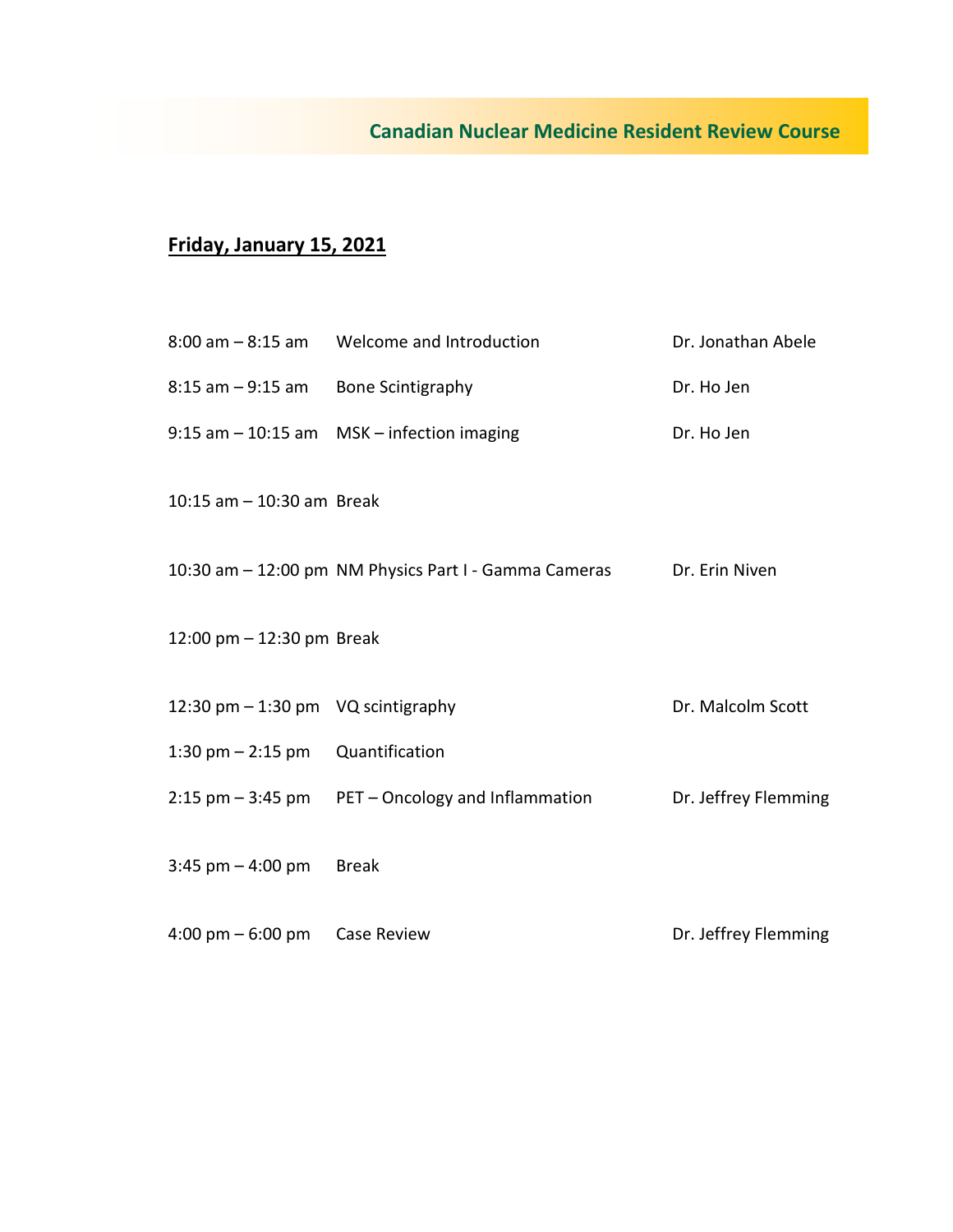## **Canadian Nuclear Medicine Resident Review Course**

### **Saturday, January 16, 2021**

| $8:00$ am $-9:00$ am Renal Imaging             |                                                         | Dr. Chris Winter   |
|------------------------------------------------|---------------------------------------------------------|--------------------|
| $9:00$ am $-10:00$ am Artifacts                |                                                         | Dr. Alex Tamm      |
| 10:00 am $-$ 10:15 am Break                    |                                                         |                    |
|                                                | 10:15 am - 11:45 am Radiopharmacy Part I - 99mTc/lodine | Dr. Doug Abrams    |
| 11:45 am $-$ 12:15 pm Break                    |                                                         |                    |
|                                                | 12:15 pm - 1:15 pm Thyroid/Parathyroid Imaging          | Dr. Jonathan Abele |
| 1:15 $pm - 2:15$ pm                            | BMD                                                     | Dr. Ash Wiley      |
| $2:15$ pm $- 2:30$ pm                          | Break                                                   |                    |
| $2:30 \text{ pm} - 4:00 \text{ pm}$ NM Therapy |                                                         | Dr. Stella Koumna  |
| $4:00 \text{ pm} - 6:00 \text{ pm}$            | Case Review                                             | Dr. Ash Wiley      |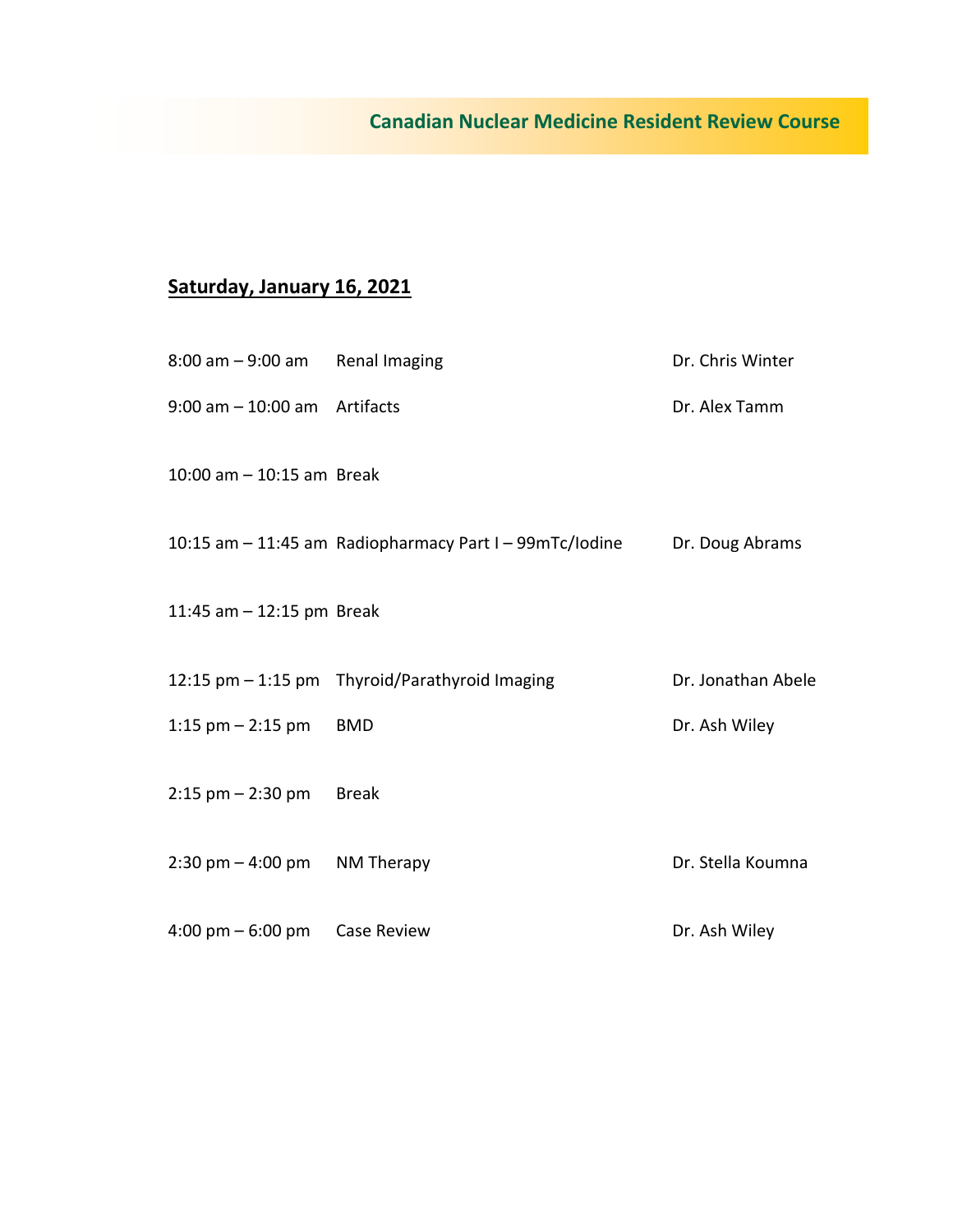### **Friday, January 29, 2021**

| 8:00 am - 9:00 am GI NM imaging      |                                                                            | Dr. Chris Winter |
|--------------------------------------|----------------------------------------------------------------------------|------------------|
|                                      | 9:00 am $-$ 10:30 am NM physics Part II $-$ PET                            | Dr. Erin Niven   |
| 10:30 am - 10:45 am Break            |                                                                            |                  |
|                                      | 10:45 am – 11:45 pm NM Physics Part III - Dosimetry and Risk               | Dr. Erin Niven   |
| 11:45 - 12:15 pm Lunch Break         |                                                                            |                  |
|                                      | 12:15 pm - 1:15 pm Radiation Safety and Canadian Regulations Mr. James Lee |                  |
| 1:15 pm - 2:15 pm Novel Radiotracers |                                                                            | Dr. Ryan Hung    |
| $2:15$ pm $- 2:30$ pm Break          |                                                                            |                  |
| $2:30 \text{ pm} - 4:00 \text{ pm}$  | <b>Brain Imaging</b>                                                       | Dr. Ryan Hung    |
| 4:00 pm $-6:00$ pm                   | <b>Case Review</b>                                                         | Dr. Ryan Hung    |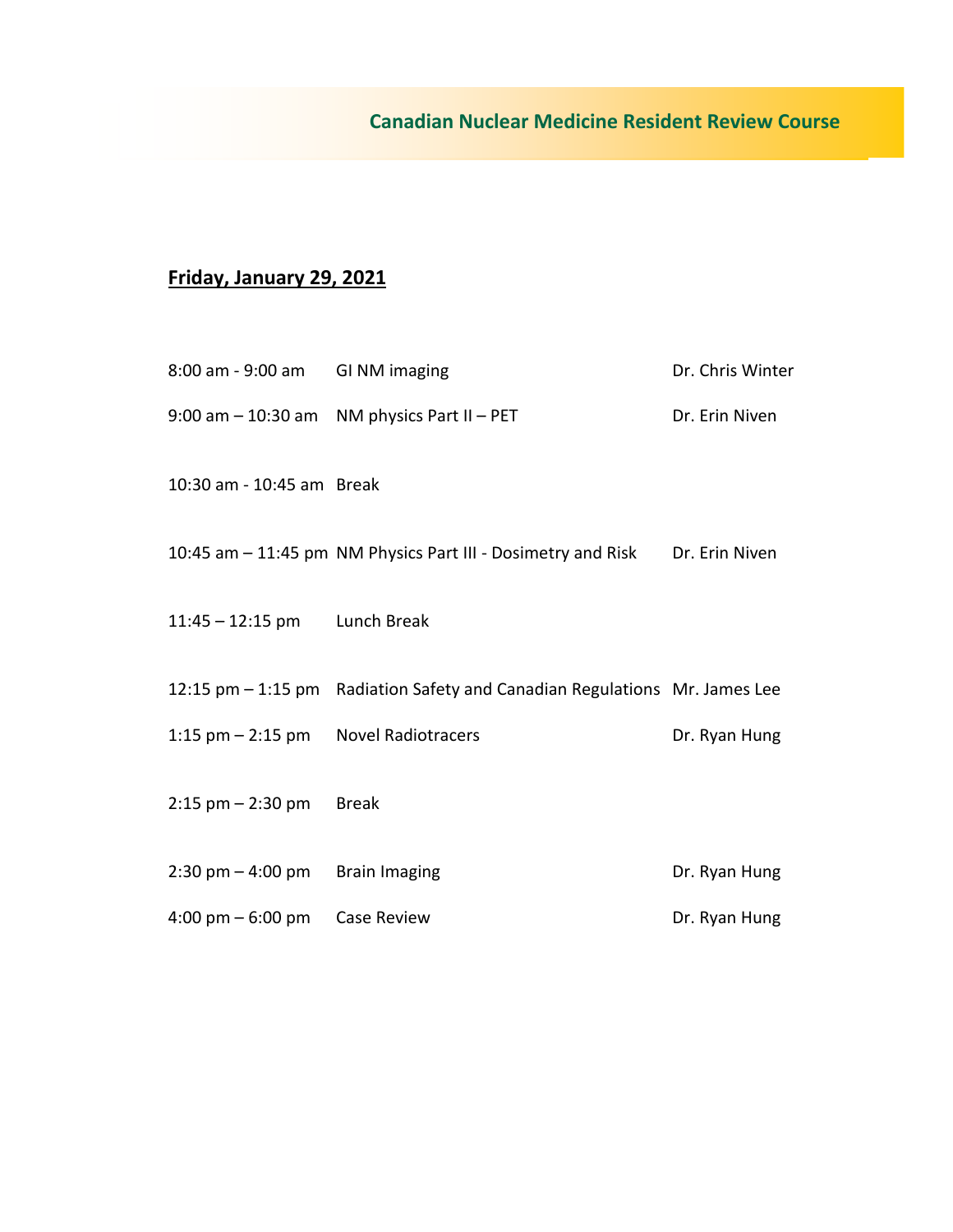### **Saturday, January 30, 2021**

|                                                 | 8:00 am – 9:30 am ECG basics and Cardiac Stressing        | Dr. Lucille Lalonde                 |
|-------------------------------------------------|-----------------------------------------------------------|-------------------------------------|
| $9:30$ am $-9:45$ am                            | <b>Break</b>                                              |                                     |
|                                                 | 9:45 am – 11:15 am Radiopharmacy Part II - FDG and others | Dr. Doug Abrams                     |
|                                                 | 11:15 am – 12:15 pm NE tumor imaging (SSR, MIBG, FDOPA)   | Dr. Chris McIntosh                  |
| 12:15 pm $-$ 12:45 pm Break                     |                                                           |                                     |
| 12:45 pm $-$ 1:45 pm Case Review                |                                                           | Dr. Chris McIntosh                  |
|                                                 | 1:45 pm - 3:45 pm Cardiac Nuclear Medicine                | Dr. Matthieu<br>Pelletier-Galarneau |
| $3:45$ pm $-4:00$ pm                            | Break                                                     |                                     |
| $4:00 \text{ pm} - 6:00 \text{ pm}$ Case Review |                                                           | Dr. Matthieu<br>Pelletier-Galarneau |
|                                                 |                                                           |                                     |

Closing Remarks